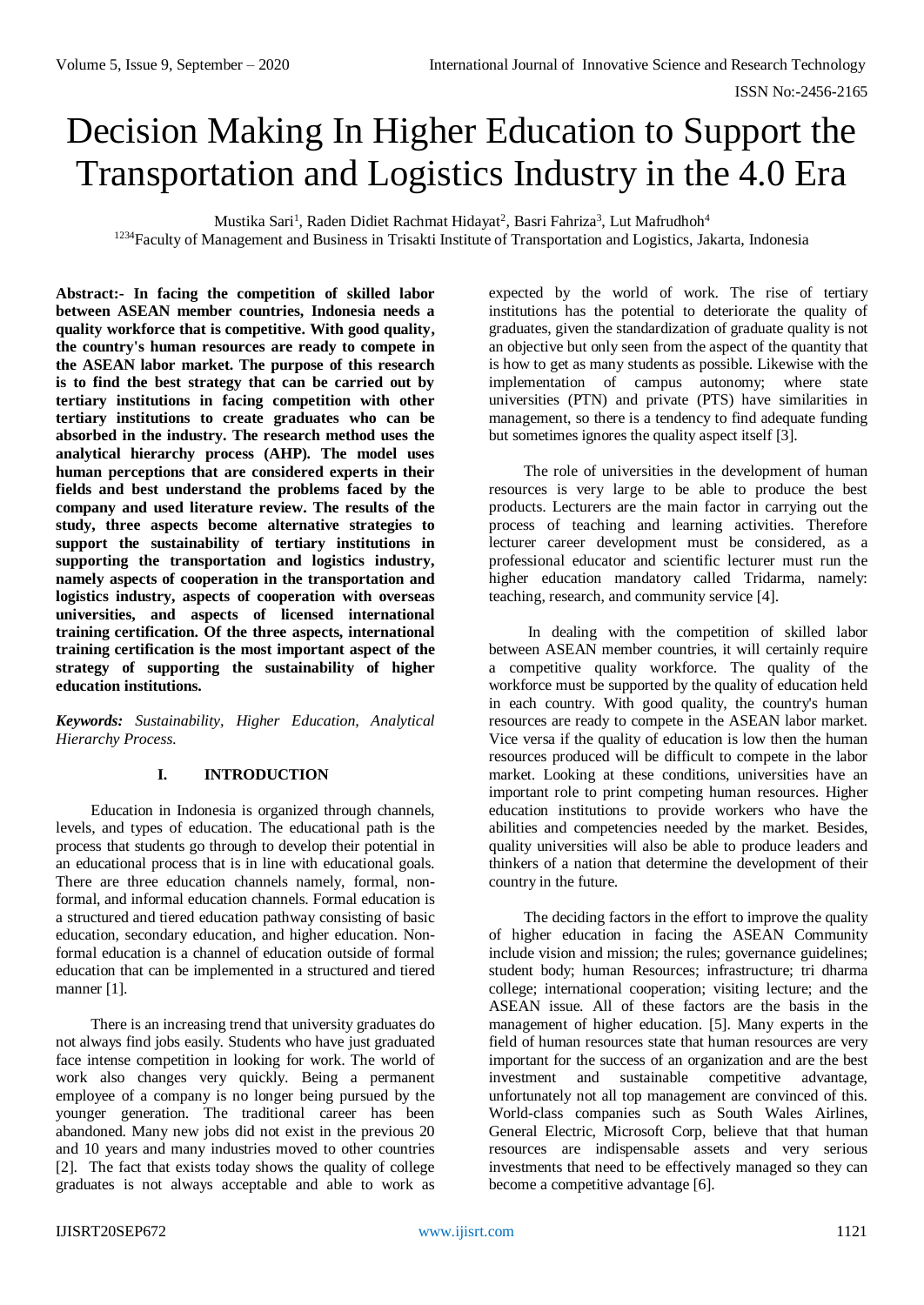

Fig 1:- Industrial Revolution Stages

The industrial revolution has developed from the industrial 1.0 era to the industrial 4.0 era. Starting from the industrial era 1.0 in 1800 which used mechanization technology and mechanical power generation. Followed by the 2.0 industrial era in 1900 which relied on electrification and industrialization. While the industrial era 3.0 which developed starting in 1960 relied on digitalization and electronic automation. The most recent development of the industrial revolution is industry 4.0 which has the characteristics of smart automation which was triggered by the development of Information and Communication Technologies (ICT). This industrial era started in Germany in 2011 at the Hannover Fair. This era puts forward the use of the internet and the Internet of Things (IoT). The influence of this last era is felt in the world and also in Indonesia. This was held by the proliferation of online businesses, platforms, cashless payments. Several offline businesses have also experienced the impact of this business era. [7]. Partnership for 21st Century Learning develops learning frameworks that require students to have skills, knowledge, and abilities in the fields of technology, media, and information, learning and innovation skills as well as life and career skills. This framework also explains the skills, knowledge, and expertise that must be mastered so that students can be successful in their lives and work [8].

# **II. RESEARCH METHODS**

The Analytical Hierarchy Process (AHP) method was developed in the early 1970s [9]. The AHP model uses human perceptions that are considered experts in their fields and best understand the problems faced by the company and feel the effects of a problem or have an interest in the problem. The measurement of qualitative matters is very important given the increasingly complex problems around us with a higher level of uncertainty. Besides, AHP also tests the consistency of assessment [10]. To find out the criteria, sub-criteria, and strategies that are the most priority in the higher education model in supporting the transportation and logistics industry, there are three phases or stages of research to be carried out. The three phases are as follows:

#### 1. Model Construction

The AHP model construction was compiled based on theoretical and empirical literature reviews, giving questions to experts and practitioners selected as informants or respondents, and through in-depth interviews to study information in more depth and obtain actual problems.

# 2. Model Quantification

The quantification stage of the model uses the questions in the AHP questionnaire in the form of pairwise comparison between elements in the cluster to find out which of the two has greater influence (more dominant) and how big the difference is through the numerical scale 1-9. The assessment data is then collected and inputted through expert choice 11.0 software to be processed to produce priority and matrix outputs. The results of each respondent will be inputted on a separate AHP network.

## 3. Synthesis and Analysis

In conducting synthesis and analysis geometric instruments are used or geometric averages. Geometric Mean is used to determine the results of individual assessments of the respondents and determine the results of opinions in one group [11].

The other method used is a literature review or literature study. The literature review serves to build concepts or theories that form the basis of studies in research [12]. A literature review is an activity that has the main objective of developing both the theoretical and beneficial aspects of service [13].

Meanwhile, to obtain correct and precise results in analyzing data, content analysis techniques are used, which are in-depth discussions of the contents of written or printed information. This technique can be used to analyze all forms of communication or other documentation material [14].

## **III. RESULT AND DISCUSSION**

To find answers to research questions while achieving research objectives, namely knowing the university's sustainability strategy in supporting the transportation and logistics industry.

Data is collected using interviews assisted by questionnaires. In interviews with informants, a pairwise comparison method will be conducted. The pairwise comparison method is used to determine the weight of each indicator. Determination of the weight is done by submitting a questionnaire that is open to the informant. Clusters and nodes are used to support decision making in the Analytical Hierarchy Process method. In this study, the cluster is divided into 3, namely: Criteria, Sub-Criteria, and Strategy. The research objective is to know the university's sustainability strategy in supporting the transportation and logistics industry, while the criteria consist of 3 aspects namely: Life and career skills, Learning skills and innovation, and Technology and ICT Skills. The final cluster is an alternative strategy consisting of 3 alternative strategies, namely: (1) aspects of cooperation in the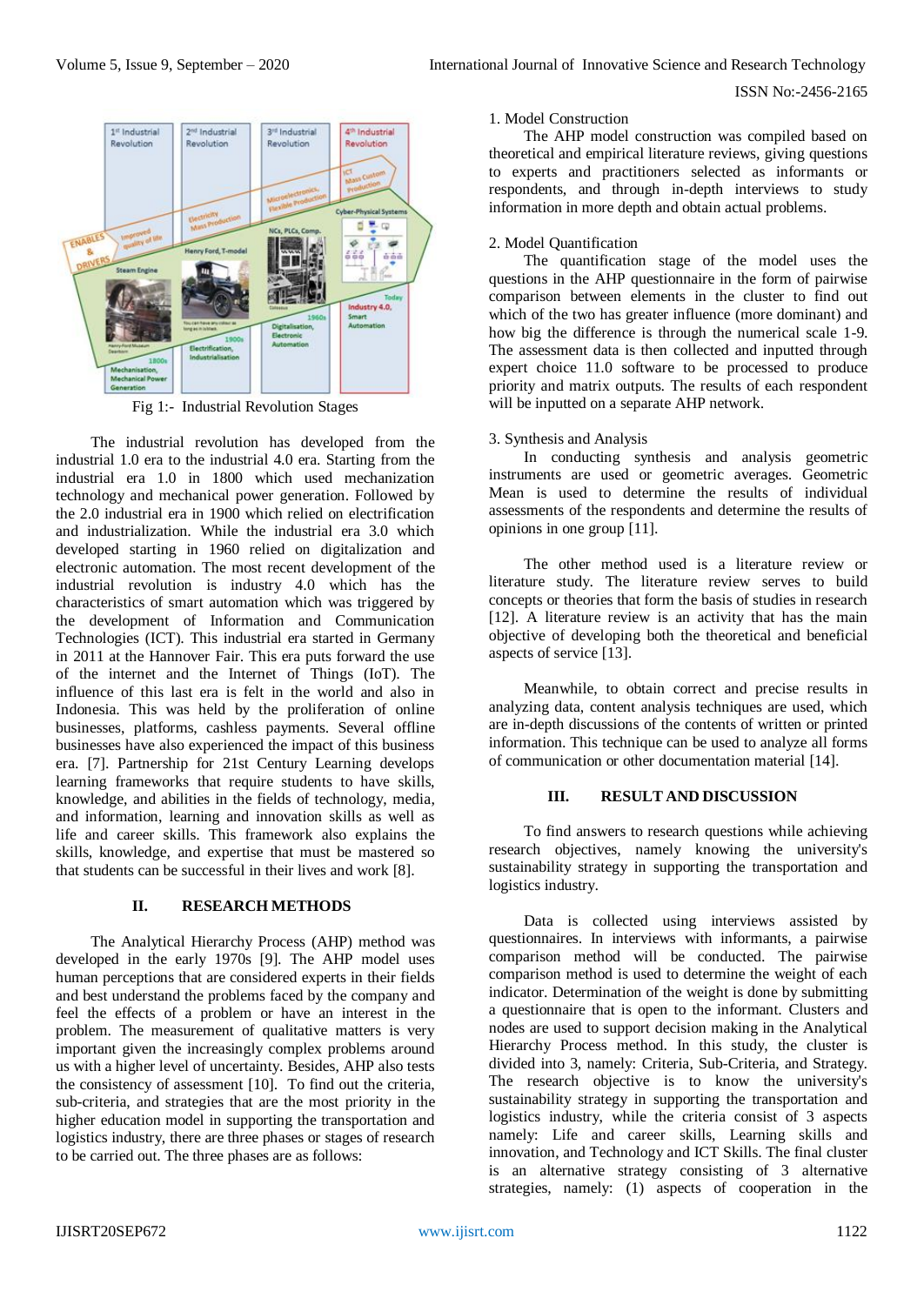transportation and logistics industry, (2) aspects of cooperation with overseas universities, and (3) aspects of international training certification licensing.



Fig 2:- AHP Model Structure

The survey results obtained based on the results of the questionnaire were processed in advance for each respondent by using the AHP framework to parse the criteria, sub-criteria, and strategies that are the most priority in the college sustainability model in supporting the transportation and logistics industry. The framework model also forms the basis of questionnaires. Data processed from each of these respondents produce two matrices that will give priority order criteria and appropriate alternatives in the opinion of each respondent. The synthesis results of the average respondent from 10 experts will be grouped into 3 findings, namely priority criteria, sub-criteria, and priority priorities for the university's sustainability strategy in supporting the transportation and logistics industry.

Based on the picture below, there are three aspects of the criteria to support the university's sustainability strategy, namely, aspects of life and career skills, aspects of learning and innovation skills, and aspects of technology and ICT skills. Of the three aspects, aspects of technology and ICT skills are the main priorities in supporting the university's sustainability strategy with a weighting value of 0.386, followed by aspects of learning skills and innovation with a weighting value of 0.313, and aspects of life and career skills as the last priority with a weighting value amounted to 0.301.



This result is relevant to the research conducted by several researchers, for example, the implementation of active learning can be focused on an alternative learning procedure that encourages each student to be actively involved in each group task completion and is always active to listen, record the core of lecture material, listen and reconceptualizing or reflecting on every material that is being presented and discussed in the learning process in class, and conditioning so that every student is always ready at any time to re-present in his own words the material that has been discussed and discussed. To that end, learning procedures can be developed into 8 stages as follows: (1) orientation, (2) group formation, (3) group work assignments, (4) exploration, (5) presentation of material in class, (6) checking understanding and material deepening, (7) reflection and feedback, and (8) formative evaluation [15]



Fig 4:- Life and Career Skills Cluster

To explain picture 3, the image is made with each criterion. These are the criteria cluster, cluster life, and career skills, learning and innovation skills, and technology skills. Based on the picture above, there are five aspects to life and career skill clusters namely, initiative, flexibility, leadership, socio-cultural interaction, and productivity and accountability. Of the three aspects, productivity and accountability aspects are the main priorities in improving life and career skills with a weight value of 0.256, followed by aspects of socio-cultural interaction with a weight value of 0.204 as a second priority, leadership aspects with a weight value of 0.203 as the third priority, the flexibility aspect with a weight value of 0.169 as the fourth priority, and the initiative aspect with a weight value of 0.168 as the last priority. This result is relevant to the research that has been carried out by several researchers, In human resource management, it is stated that every person in an organization has the right to develop themselves to improve and progress their career.

There are six steps to career development that can be done individually, namely; a) Job performance, Career progress is very dependent on performance, b) Exposure Career progress is determined by exposure, that is, being known, by people who are authorized to decide on promotions, transfers, and other career opportunities. Without exposure, employees who excel may not get the opportunity to achieve their career goals, c) Demand stops. an employee changes work to a more promising place. This way, for some professional managers, considered part of a strategy to improve their careers, d) Loyalty to the organization Loyalty to the organization also determines the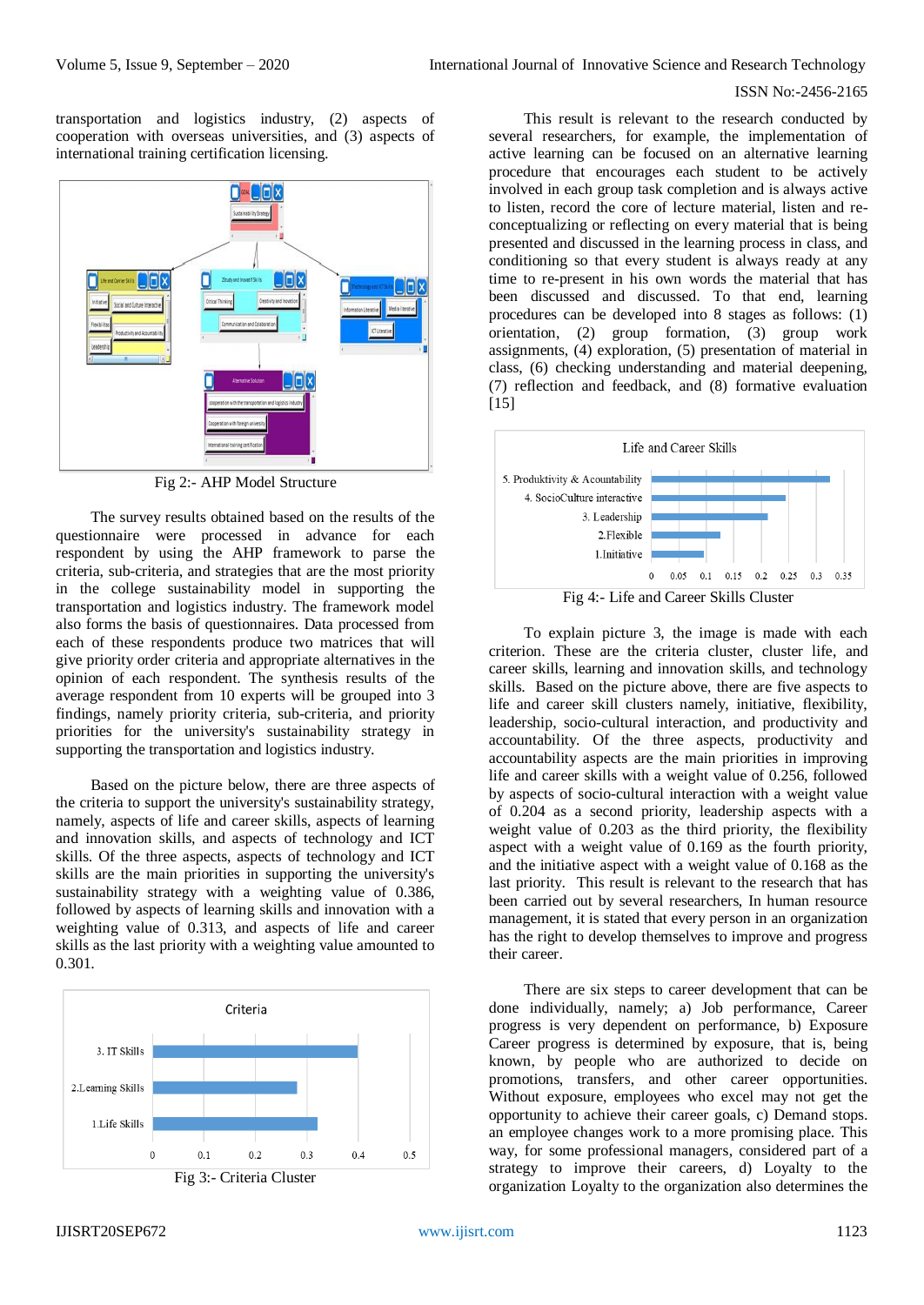progress of the career concerned, e) Mentors and sponsors. If the mentors succeed in guiding the careers of lecturers and junior employees, then the mentors can become their sponsors below, f) The opportunity to develop can be achieved when the staff and lecturers can improve their scientific abilities and skills [16].



Based on the picture above there are three aspects that support learning and innovation skills, namely aspects of critical thinking, aspects of communication and collaboration, as well as aspects of creativity and innovation. Of the three aspects, communication and collaboration aspects are the main aspects in supporting learning and innovation skills with a weight value of 0.365, followed by creativity and innovation with a weight value of 0.347, and critical thinking aspects being the lowest aspect with a weight value of 0.288.

These results are relevant to research that has been done by several researchers, for example, the creation of ideas and evaluative thinking can be implemented. The learning process in higher education should be studentcentered and student activeness, where the lecturer acts more as a facilitator/ mediator and motivator who uses to stimulate students to learn something meaningful through understanding (insight). For this reason, the learning approach used is based on experience (experience is the only basis for knowledge and tourism). In the business world, the collaboration model is not only for the ranks of the company's employees, consumers can also be included in the global idea gathering system. PnG (one of the multi-national companies) opens consumer channels to convey and discuss new product ideas with their innovations which are named connect and develop [17].



Fig 6:- Technology and ICT Literacy Cluster

Based on the picture above, three aspects support technology and ICT skills, namely aspects of information literacy, aspects of media literacy, and aspects of ICT literacy. Of these three aspects, information literacy is the most important aspect in supporting technology and ICT skills with a weight value of 0.362, followed by ICT literacy aspects with a weight value of 0.348, and media literacy aspects with a weight value of 0.291 as the lowest aspect.

This result is relevant to research that has been conducted by several researchers, for example Observing the nine pillars of character that underlie character education most are included in the affective domain or related to selfsystem [18]. Whereas so far most of the important opinion in science education is the mastery of subject matter (content, knowledge, concepts). Knowledge of subject matter is only a vehicle to develop thought processes and other related matters in it. If it is said that science is a product, the process and application with attitudes and values in it then concern the three domains in education. Usually, the greatest weight is given to the cognitive aspect of reasoning. Included in reasoning are logical thinking, rational thinking, critical thinking, creative thinking, making decisions. Some even distinguish it from basic thinking and complex thinking (Presseissen in Costa, 1985). Logical thinking and rational thinking include basic thinking, while critical thinking, creative thinking, making decisions including complex thinking [18].

The US-based Apollo Education Group identifies ten (10) skills needed by students to work in the 21st century, namely critical thinking skills, communication, leadership, collaboration, adaptability, productivity and accountability, innovation, global citizenship, ability, and soul innovation, global citizenship, ability, and soul entrepreneurship, as well as the ability to access, analyze and synthesize information (Barry, 2012). Based on the results of research conducted by the OECD obtained descriptions of three (3) dimensions of learning in the 21st century, namely information, communication, and ethics, and social influence (Ananiadou & Claro, 2009). Creativity is also an important component in being able to successfully face a complex world (IBM, 2010) [19].

Based on the picture below, three aspects become alternative strategies to support the sustainability of tertiary institutions in supporting the transportation and logistics industry, namely aspects of cooperation in the transportation and logistics industry, aspects of cooperation with overseas universities, and aspects of international training licensing certification. Of the three aspects, international training certification is the most important aspect in the strategy to support the sustainability of tertiary institutions with a weighting value of 0.347, followed by aspects of establishing cooperation with the transportation and logistics industry with a weighting value of 0.344, and cooperation with foreign universities being the lowest aspect with a weight value of 0.309.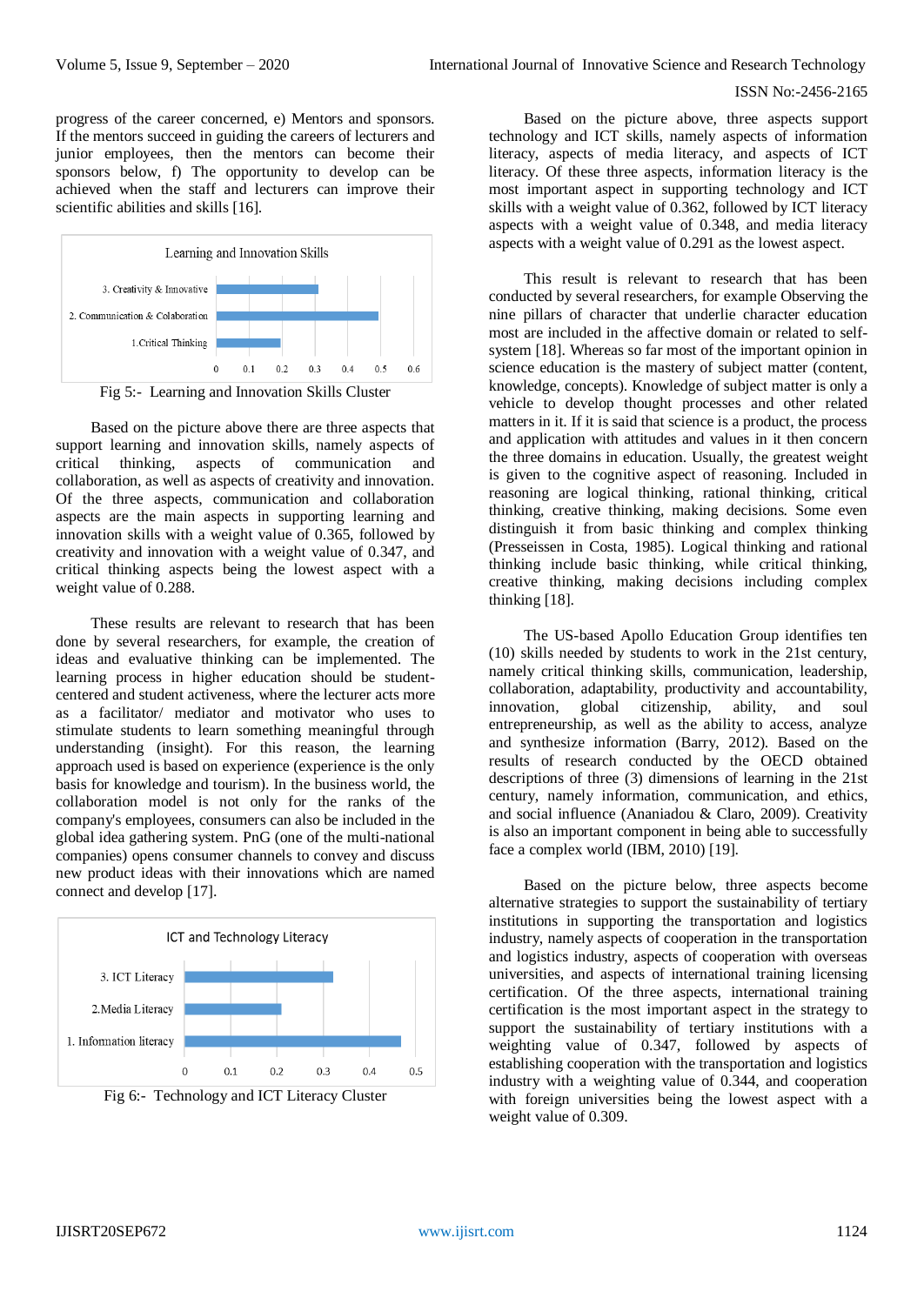

This result is relevant to the research conducted by several researchers. Cooperation in building partnerships between the industrial world and educational institutions will be a great force to win the competition in the global market. By making educational institutions as partners, the results of educational products can be enjoyed by businesses and industries to increase business profits. With the support of industry, educational institutions will no longer produce educated unemployment as has always been the subject of discussion at LPTK. So finally the unemployment case will be resolved. With the support of the industry, educational institutions will produce business commodity products that can encourage the growth of entrepreneurship and business innovation for the industry in penetrating the global market [20].

This can be realized by pursuing a curriculum with the following information: 1) Industry aligned curriculum, 2) Training support schemes to help business access programs, 3)

Prepare job-ready graduates by integrating work experiences as part of their courses, 4) Competent professionals with soft skills.

The curriculum that will be made should be based on best practices in the related industry so that it links and matches the needs. For the basic supply chain concept, which is also the core management skills, the operational skills are as follows: 1) Sourcing & procurement, 2) Production planning, 3) Warehouse management, 4) Inventory management, 5) Transportation management [21].



For example, industry certification issued by ELA can be applied as a role model. The levels are: 1) EJLog for supervisors in an operational and for first-line managers level for undergraduate student, 2) ESLog for senior management level for the graduate student, and 3) EMLog for strategic management level for doctoral student [21].

5 (five) skills expected by the industry in the field of transportation and logistics to become a standard body of knowledge, namely: thinking and learning, interpersonal, customer service, and business skills [22]. However, we consider expanding the idea into a broader area. The complete idea is 1) Thinking and learning, 2) Interpersonal, 3) Customer service and business, 4) Analytical and ICT, 5) Logistics/Supply Chain business skill specialist.

Thinking and learning are expected that education graduates in the field of Transportation and Logistics already have a mindset of thinking about transportation and logistics goals, namely profit-oriented by using a way of reducing costs without reducing quality.

Interpersonal, it is hoped that education graduates in the field of transportation and logistics will already have a mindset that this business is a people business where a lot of personal interaction is involved.

Customer services and business is expected that education graduates in the transportation and logistics sector will have a hospitality mindset and a desire to provide the best service.

Analytical and ICT is expected that education graduates in the field of transportation and logistics have a mindset to maximize the use of analysis and ICT to serve customers and perfect orders and zero defects. We consider this is already mandatory in the 4.0 industry era [23]–[25].

Logistics/Supply Chain Specialist is expected that education graduates in the field of transportation and logistics have chosen specializations in fields such as oil and gas logistics, humanitarian logistics, halal logistics, manufacturing logistics, and other related logistics. Not only in the 3rd Party Logistics (3PL) fields [23], [25]–[31].

As for the foundation, the 5 (five) critical abilities developed through qualifications and/or experiences. This means that the abilities mentioned above are obtained from the qualifications and experiences of practitioners, of course, also without forgetting the theoretical basis.

In other words, the education curriculum is expected to be based on 1) Vocational education: skilled in using hand skills. With a laboratory or practical composition of around 60% - 70%, 2) Academic education: skilled in thinking with analytical skills with an emphasis on analytical skills.

Our campus has an important role because its position is between the desires of the industry and its position as education. Thus it is not surprising that a curriculum in the field of transportation and logistics should be made with due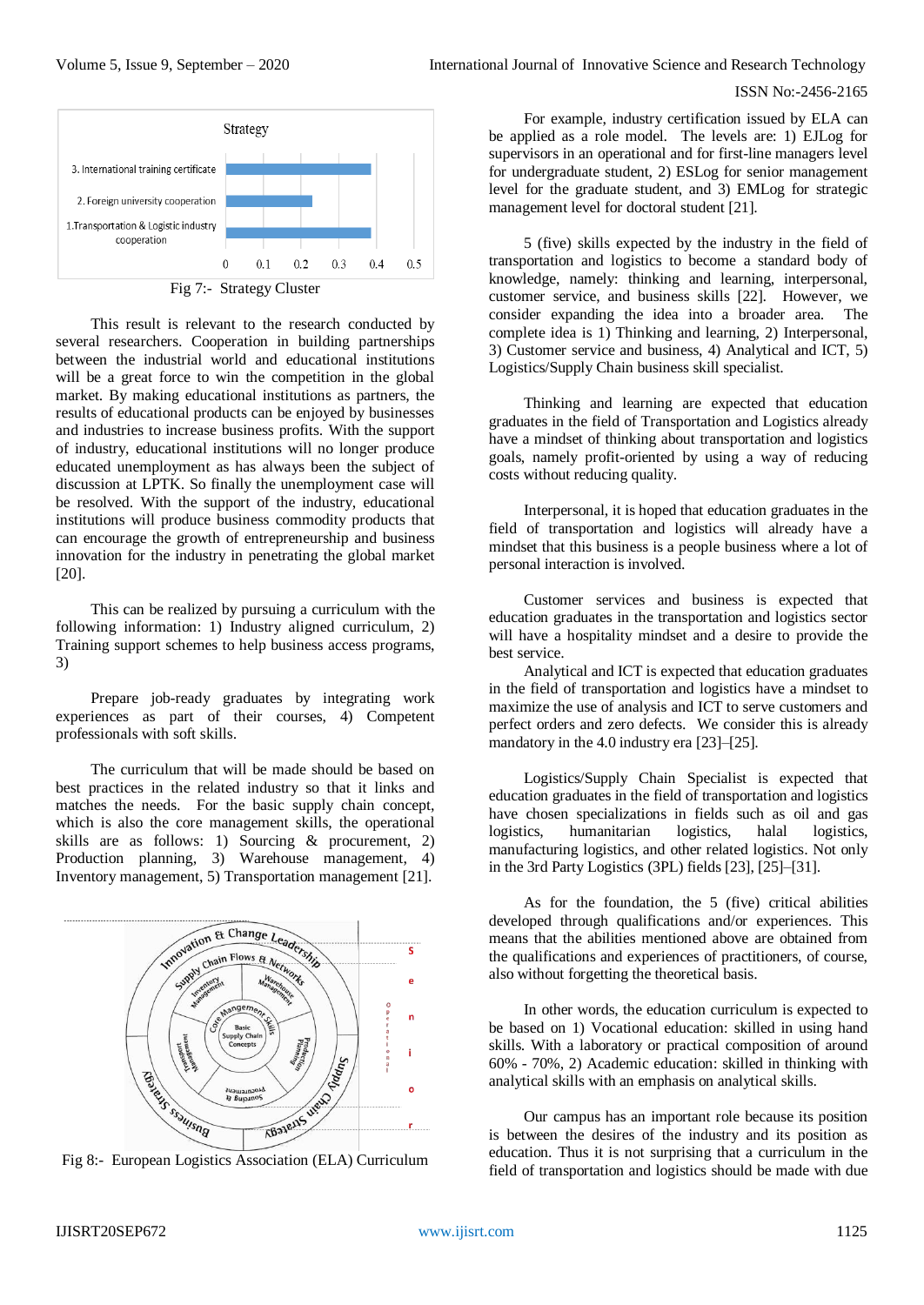observance of input from practitioners by using the standards body of knowledge as described above [32].

## **IV. CONCLUSION**

Three aspects of the criteria that support the university's sustainability strategy are, aspects of life and career skills, aspects of learning and innovation skills, and aspects of technology and ICT skills. Of the three aspects, aspects of technology and ICT skills are the main priorities in supporting the university's sustainability strategy with a weighting value of 0.386, followed by aspects of learning skills and innovation with a weighting value of 0.313, and aspects of life and career skills as the last priority with a weighting value amounted to 0.301.

Three aspects become alternative strategies to support the sustainability of tertiary institutions in supporting the transportation and logistics industry, namely aspects of cooperation in the transportation and logistics industry, aspects of cooperation with overseas universities, and aspects of international training certification licensing. Of the three aspects, international training certification is the most important aspect in the strategy to support the sustainability of tertiary institutions with a weighting value of 0.347, followed by aspects of establishing cooperation with the transportation and logistics industry with a weighting value of 0.344, and cooperation with foreign universities being the lowest aspect with a weight value of 0.309.

5 (five) skills expected by the industry in the field of transportation and logistics to become a standard body of knowledge, namely: 1) Thinking and learning, 2) Interpersonal, 3) Customer service and business, 4) Analytical and ICT, 5) Logistics/Supply Chain business skill specialist.

#### **REFERENCES**

- [1]. S. B. Raharjo, "Evaluasi Trend Kualitas Pendidikan di Indonesia," *J. Pendidik. dan Eval. Pendidik.*, vol. 2, no. 16, pp. 511–532, 2012.
- [2]. Stephen Fallows and C. Steven, "Building Employability Skills into The Higher Education Curriculum: A University-Wide Initiative," 2000.
- [3]. M. Asmawi, "Strategi Meningkatkan Lulusan Bermutu di Perguruan Tinggi," *Makara, Soc. Hum. J.*, vol. 9, no. 2, pp. 66–71, 2005.
- [4]. M. Prasetyo, Suharsono, "Strategi Pengembangan Sumber Daya Manusia di 5 Perguruan Tinggi Dalam Menghadapi Persaingan Gloal," 2017.
- [5]. F. Nulhaqim, Heriyadi, Pancasilawan, "Peranan perguruan tinggi dalam meningkatkan kualitas pendidikan di indonesia untuk menghadapi asean community 2015," *Soc. Work*, vol. 0042, 2015.
- [6]. Luthans & Youssef, "Human, Social, and Now Positive Psychological Capital Management: Investing in People for Competitive Advantage," 2004.
- [7]. R. D. R. Hidayat, S. Marina, A. Rahmawati, R. Fauzi Jayasakti, and L. Agusinta, "Peranan Menwa Dalam Character Building Untuk Keunggulan Bersaing di Industri 4.0," *Pros. PKM-CSR*, vol. 2, pp. 722–728, 2019.
- [8]. N. Wijaya, Sudjimat, "Transformasi Pendidikan Abad 21 Sebagai Tuntutan Pengembangan Sumber Daya Manusia di Era Global," *Pros. Semin. Nas. Pendidik. Mat.*, vol. 1, pp. 263–278, 2016.
- [9]. T. L. Saaty, "The Analytic Hierarchy Process: Decision Making in Complex Environments," *Quant. Assess. Arms Control*, pp. 285–308, 1984.
- [10]. irawan & M. Julianti, "Pemilihan Guru Berprestasi Menggunakan Metode AHP dan Topsis," in *Prosiding Seminar Nasional Penelitian, Pendidikan dan Penerapan MIPA*, 2011, pp. 63–68.
- [11]. T. L. Saaty, "Decision Making With The Analytic Hierarchy Process," *Int. J. Serv. Sci.*, vol. 1, no. 1, 2008.
- [12]. W. V Sujarweni, *Metodologi Penelitian: Lengkap, Praktis, dan Mudah Dipahami*, 2nd ed. Jogyakarta: Pustaka Baru Pers, 2014.
- [13]. Sukardi, *Metodologi Penelitian Pendidikan: Kompetensi dan Praktiknya*. Jakarta: PT Bumi Aksara, 2013.
- [14]. Afifuddin and B. A. Saebani, *Metodologi Penelitian Kualitatif*. Bandung: Pustaka Setia, 2009.
- [15]. A. Muhtadi, "Kemitraan Antara Dunia Industri dan Pendidikan Dalam Pengembangan SDM PTK," in *FIP Universitas Negeri Yogyakarta*, 2015, pp. 1–12.
- [16]. C. Alba, "Strategi Peningkatan Mutu Pendidikan di Perguruan Tinggi," *J. Sosioteknologi*, no. 24, 2011.
- [17]. H. Subekti, "Perspektif Menyiapkan Lulusan Yang Adaptif Untuk Mendukung Keterampilan Abad 21 Dalam Perkuliahan Bioteknologi," *J. Florea*, vol. 1, no. 2, pp. 26–29, 2014.
- [18]. N. Y. Rustaman, "Pendidikan dan Penelitian Sains Dalam Mengembangkan Ketrampilan Berpikir Tingkat Tinggi Untuk Pembangunan Karakter," in *Seminar Nasional VIII Pendidikan Biologi*, 2008, pp. 15–34.
- [19]. S. Zubaidah, "Keterampilan Abad Ke-21: Keterampilan Yang Diajarkan," *Univ. Negeri Malang*, no. 2, pp. 1–17, 2016.
- [20]. H. Uswatun, "Kemitraan Antara Dnia industri dan Pendidikan Dalam Pengembangan SDM PTK," in *Seminar Internasional, ISSN 1907-2066 Peran LPTK Dalam Pengembangan Pendidikan Vokasi di Indonesia*, 2004, pp. 613–620.
- [21]. ELA, "European Logistics Association (ELA)," *Concept of the ELA Certification*, 2020. [Online]. Available: https://www.elalog.eu/concept-elacertification. [Accessed: 25-Sep-2020].
- [22]. C. Chan, I. N. Pujawan, and M. Rianto, "An Employment-Focused Curriculum Framework to Close Skills Gaps Among Supply Chain Professionals," in *Proceedings of the 9th International Conference on Operations and Supply Chain Management (OSCM)*, 2019.